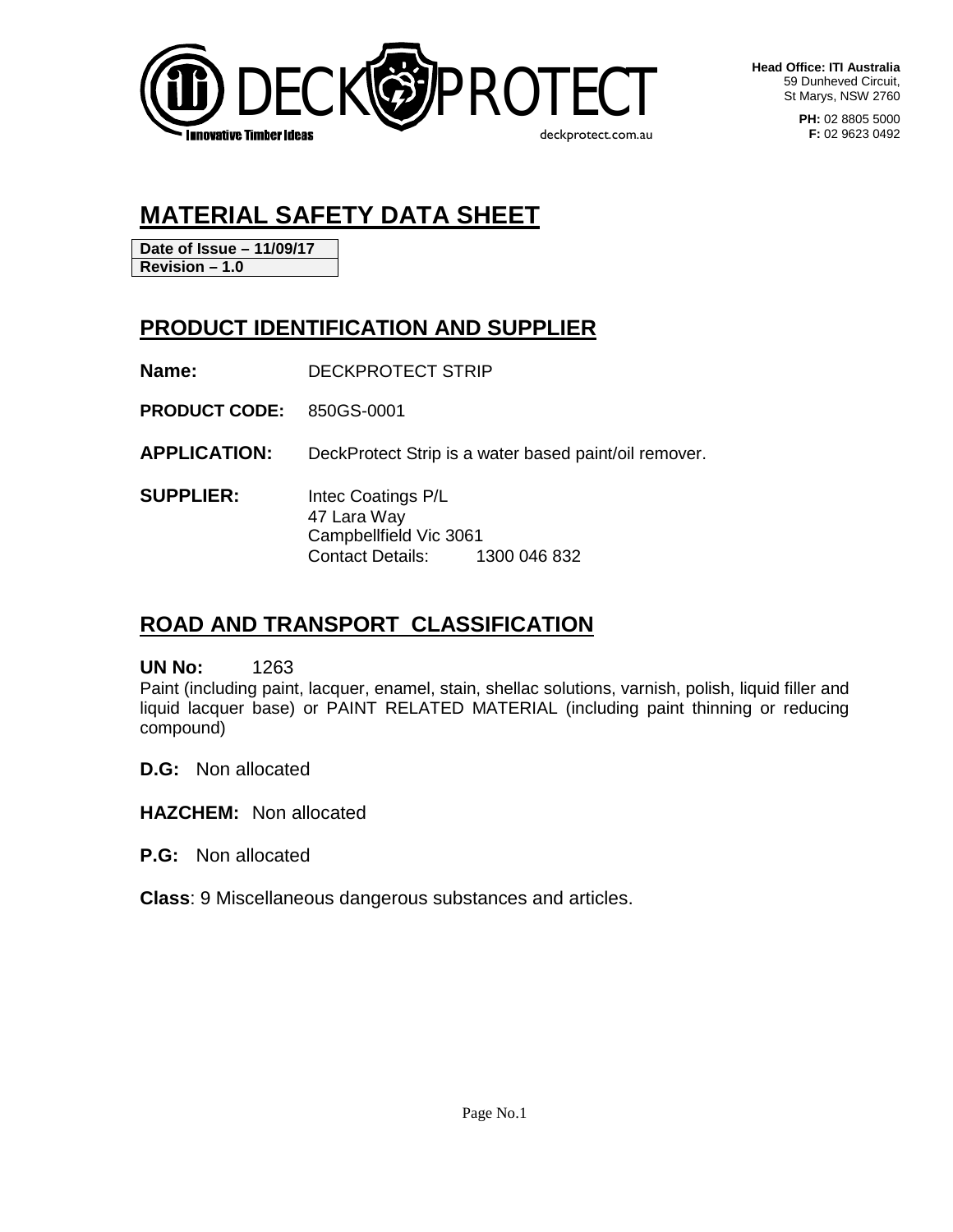## **HAZARD IDENTIFICATION**

Hazardous according to criteria of Safe Work Australia

## **GHS CLASSIFICATION**



**Signal Word** Warning

#### **HAZARD CLASSIFICATIONS**

Acute Toxicity-Oral **Category 4**<br>Acute Toxicity- Inhalation Category 4 Acute Toxicity- Inhalation

### **HAZARD STATEMENTS**

H302 Harmful if swallowed

H332 Harmful if inhaled

#### . **PREVENTION PRECAUTIONARY STATEMENTS**

| P <sub>201</sub> | Obtain special instructions before use                                    |
|------------------|---------------------------------------------------------------------------|
| P271             | Use only outdoors or in a well-ventilated area                            |
| P <sub>270</sub> | Do not eat, drink or smoke when using this product                        |
| P272             | Contaminated work clothing should not be allowed out of workplace         |
| P273             | Avoid release to the environment                                          |
| P <sub>280</sub> | Wear protective gloves/protective clothing/eye protection/face protection |

## **RESPONSE PRECAUTIONARY STATEMENT**

| P <sub>101</sub>     | If medical advice is needed, have product container or label at hand                                                            |
|----------------------|---------------------------------------------------------------------------------------------------------------------------------|
| P304+340             | If INHALED: Remove victim to fresh air and keep at rest in a position<br>comfortable for breathing                              |
| P312                 | Call a POISON CENTRE or doctor/physician if you feel unwell                                                                     |
| P302+352             | IF ON SKIN: Wash with soap and water                                                                                            |
| P303+361+353         | IF ON SKIN (or hair): Remove/Take off immediately all contaminated<br>clothing. Rinse skin with water/shower                    |
| P363                 | Wash contaminated clothing before reuse                                                                                         |
| P333+313<br>P370+378 | If skin irritation or a rash occurs: Get medical advice/attention<br>In case of fire: Use alcohol resistant foam for extinction |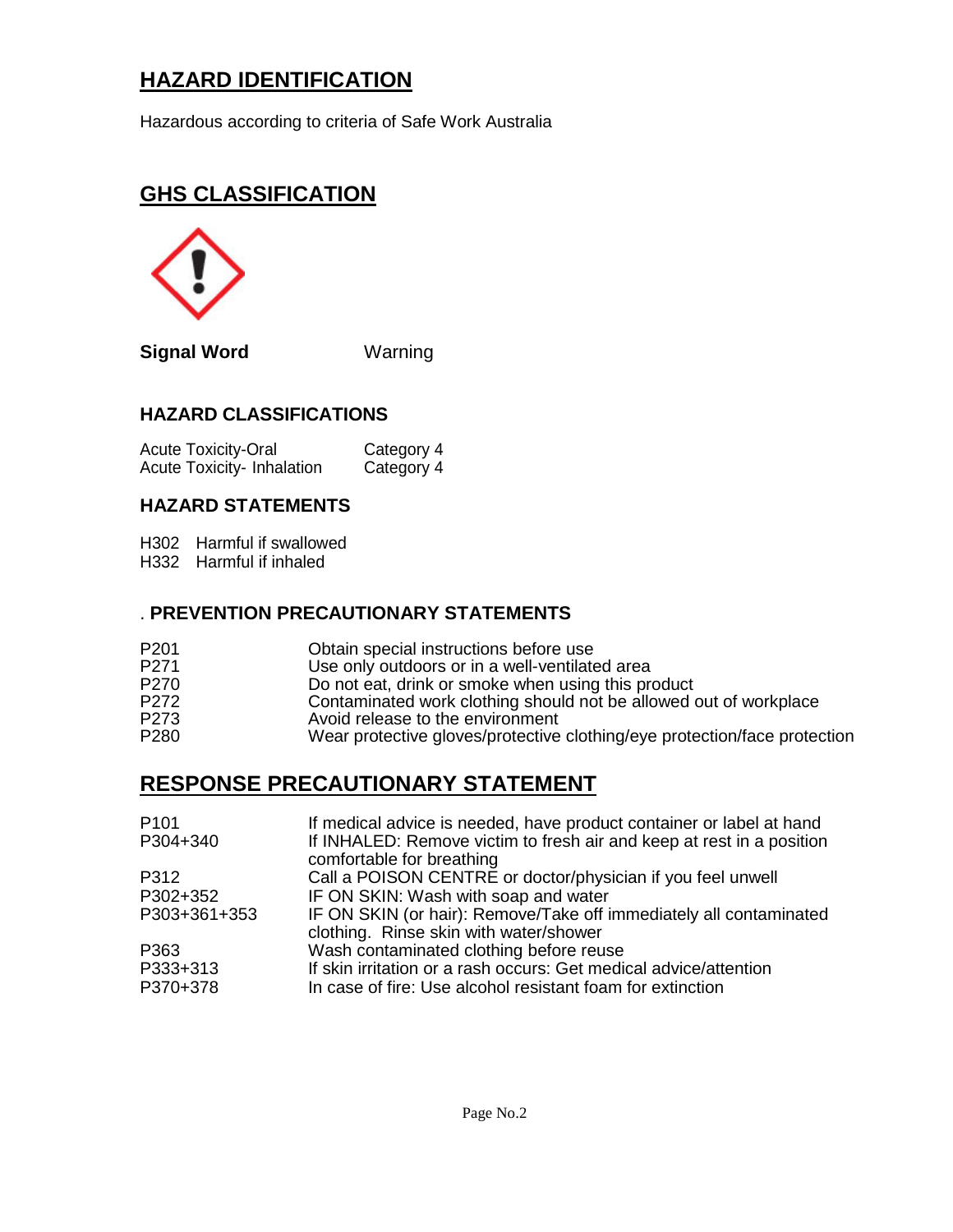## **STORAGE PRECAUTIONARY STATEMENTS**

P405 Store locked up

## **POISONS SCHEDULE (AUST)**

None

## **PHYSICAL DATA**

**Appearance:** Milky pale coloured gel **Odour:** Citrus **Specific Gravity:** 1.00 – 1.05 Kg/lt **Percent volatile by volume:** 98% **Solubility in water g/l:** Partial

## **FIRE AND EXPLOSION HAZARD DATA**

**Flash Point (Benzyl Alcohol)** 96°C **Flammable Auto Ignition Temperature (benzyl alcohol)**435°C **Extinguishing Media:** Water, Dry chemical, chemical foam or alcohol resistant foam, CO2

## **FIRE AND EXPLOSION HAZARDS:**

Thermal decomposition can lead to release of irritating gases and vapours. Combustible material. Keep product and empty container away from sources of ignition and heat.

## **SPECIAL PROTECTIVE EQUIPMENT AND PRECAUTIONS FOR FIRE-FIGHTERS:**

On burning will emit toxic fumes, including those of oxides of carbon. Fire fighters to wear self-contained breathing apparatus and suitable protective clothing if risk of exposure to vapour or products of combustion.

## **REACTIVITY DATA**

| <b>STABLE</b> |  |
|---------------|--|
| UNSTABLE      |  |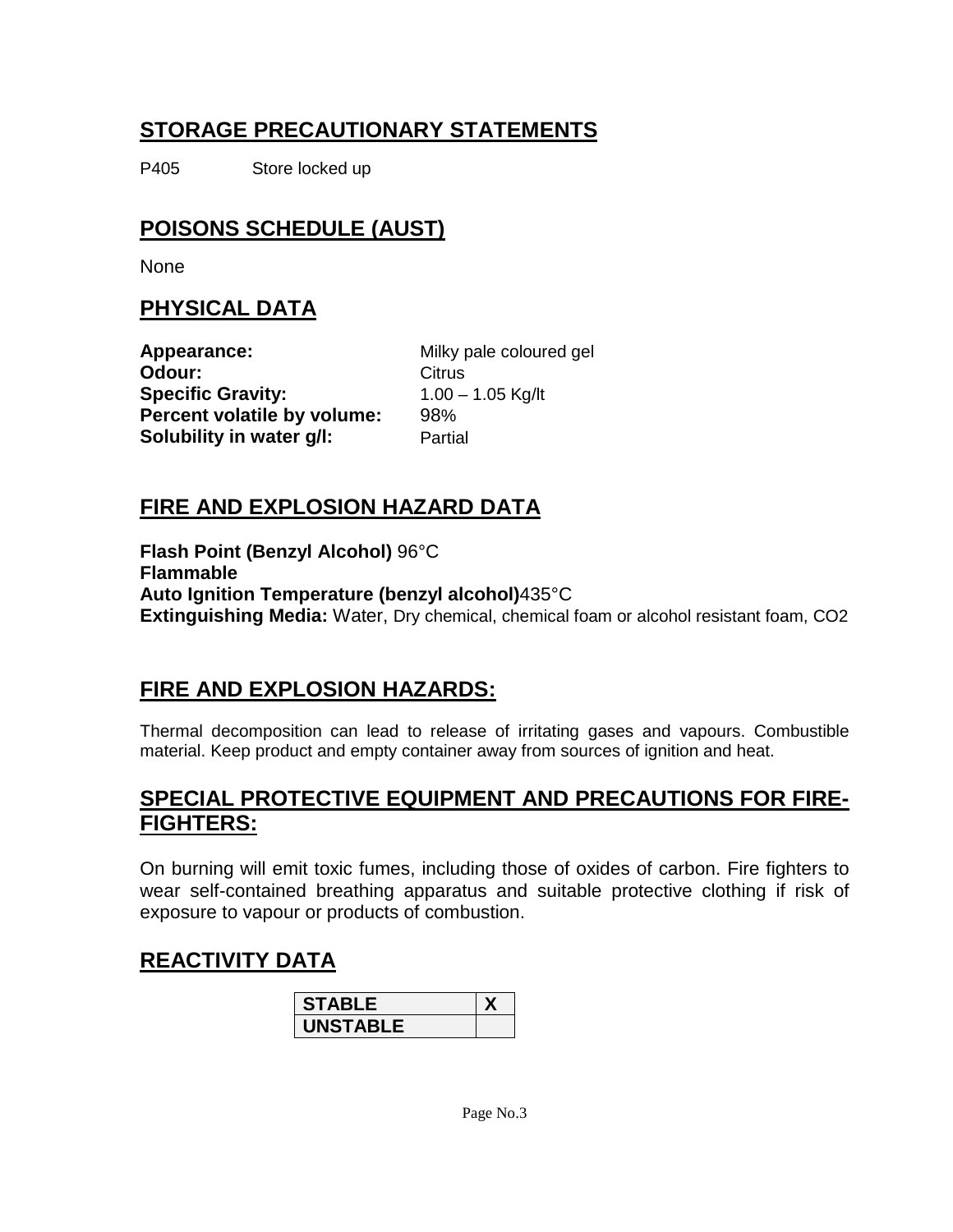#### **Materials to avoid:** Strong oxidizing agents

**Hazardous Decomposition Products:** Carbon dioxide and monoxide, acrid

smoke

#### **HAZARDOUS POLYMERISATION:** Will not occur

## **HEALTH HAZARD AND TOXICOLOGY DATA**

This product is not expected to cause any adverse health effects if the product is handled in accordance with this Safety Data Sheet and product label. Symptoms which may arise due to mishandling or over exposure are as follows:-

#### **EFFECTS OF EXPOSURE**

- **EYES:** Highly irritant, which may lead to, pronounced inflammation and conjunctivitis. Damage to the cornea may result in permanent vision impairment if not treated promptly.
- **SKIN:** May cause skin irritation after prolonged or repeated exposure, which may lead to contact dermatitis.
- **INHALATION:** Mild irritation to upper respiratory tract may become more pronounced<br>at elevated temperatures. Pre-existing respiratory illness such as Pre-existing respiratory illness such as asthma, bronchitis or emphysema etc may be aggravated if inhaled.
- **INGESTION:** Gastrointestinal irritation may cause nausea, pain and vomiting. Vomit entering the lungs by aspiration may cause potentially lethal chemical pneumonitis.

## **FIRST AID**

- **EYES:** Flush eyes with water for at least 15 minutes. Ensure irrigation under both eyelids is achieved. Transport patient to hospital or doctor immediately. Do not attempt to remove contact lenses, this should only be undertaken by skilled personnel.
- **SKIN:** Remove contaminated clothing. Wash affected areas thoroughly with soap and water. Do not wash with solvent. If irritation occurs seek medical attention.
- **INHALATION:** Move patient to fresh air away from contamination source and remove contaminated clothing. Allow patient to assume most comfortable position and keep warm. If breathing is shallow or has stopped, ensure clear airway and apply resuscitation. Seek immediate medical attention.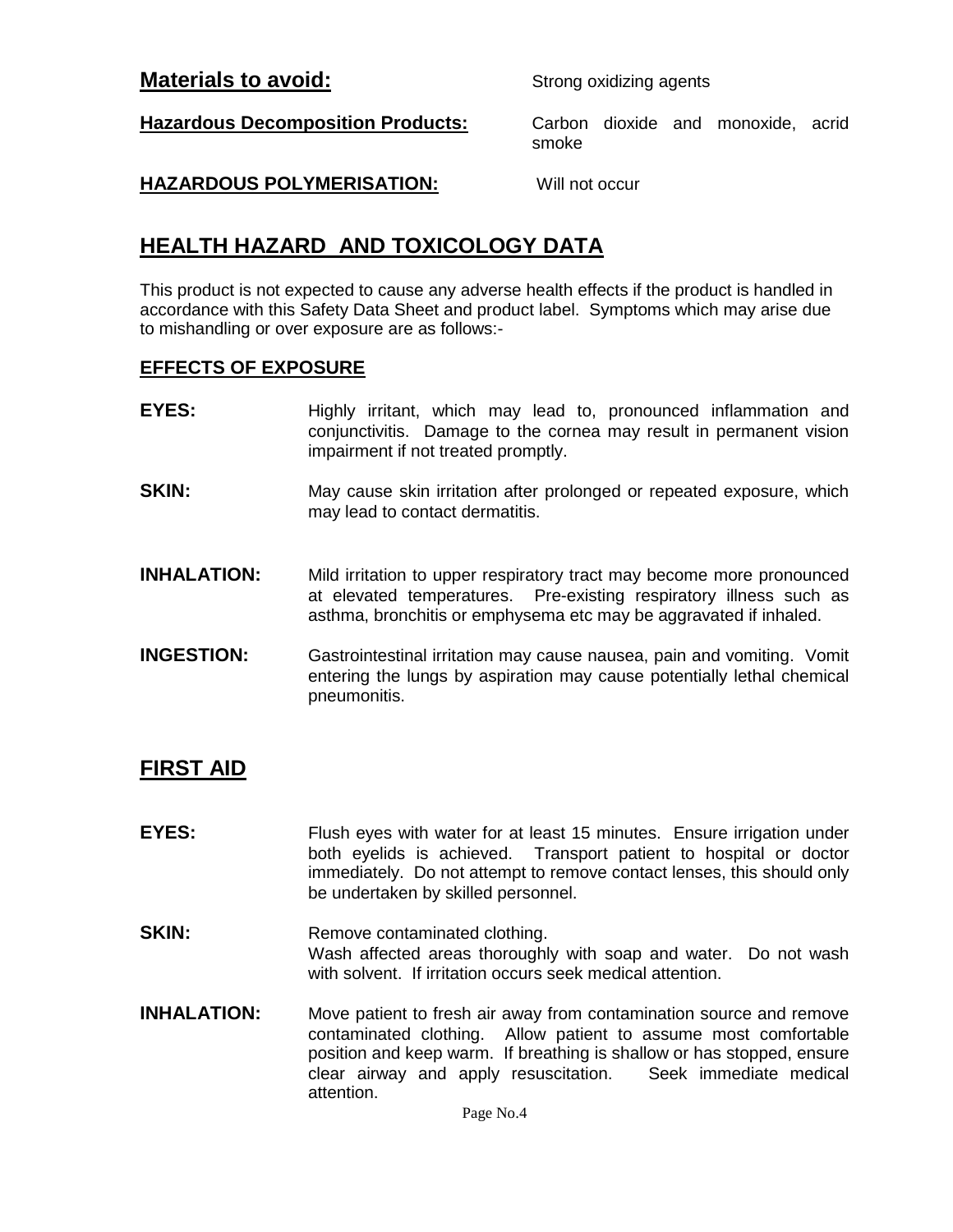#### **INGESTION:** If swallowed do not induce vomiting. Wash mouth with water. Give water to drink to dilute stomach contents. If vomiting occurs, place victim's head downward, head lower than hips to prevent vomit entering lungs. Seek immediate medical attention.

## **SAFETY PROTECTION INFORMATION**

#### **ENGINEERING CONTROLS:**

Use in a well-ventilated area, under normal conditions general exhaust is adequate. Spraying should be done in accordance to local state regulations. All electrical fittings and appliances including power outlets, lighting and exhaust extraction must be intrinsically safe and in accordance to class 1 zone 1 Australian Standards, this is also required where painted surfaces are drying as evaporating flammable solvents are given off for some time and may accumulate in enclosed areas. Keep containers closed when not in use. Do Not enter confined spaces where vapour may have collected.

## **PERSONAL PROTECTION**

- **INHALATION:** Wear an Australian Standard Approved respirator. The selection of class and type will be dependent on level of air-borne contaminant and chemical type. For general use with adequate ventilation, an organic vapour respirator is sufficient. In conditions where high levels of exposure to spray mist and vapour are present with poor ventilation, wear full-faced air supplied breathing apparatus.
- **EYES:** Chemical goggles or safety glasses with side shields. Do not wear contact lenses as they absorb and concentrate irritants.
- **HANDS:** Wear chemical resistant gloves such as rubber, PVC, nitrile or neoprene. Do not wash hands with solvent; use industrial hand cleansing cream or soap and water.
- **CLOTHING:** Wear protective clothing that minimises the risk of skin contamination. Wear safety footwear.

#### **National occupational exposure limit:**

None assigned for this product by Safe Work Australia. However the following list of raw materials in the formula may serve as a guide.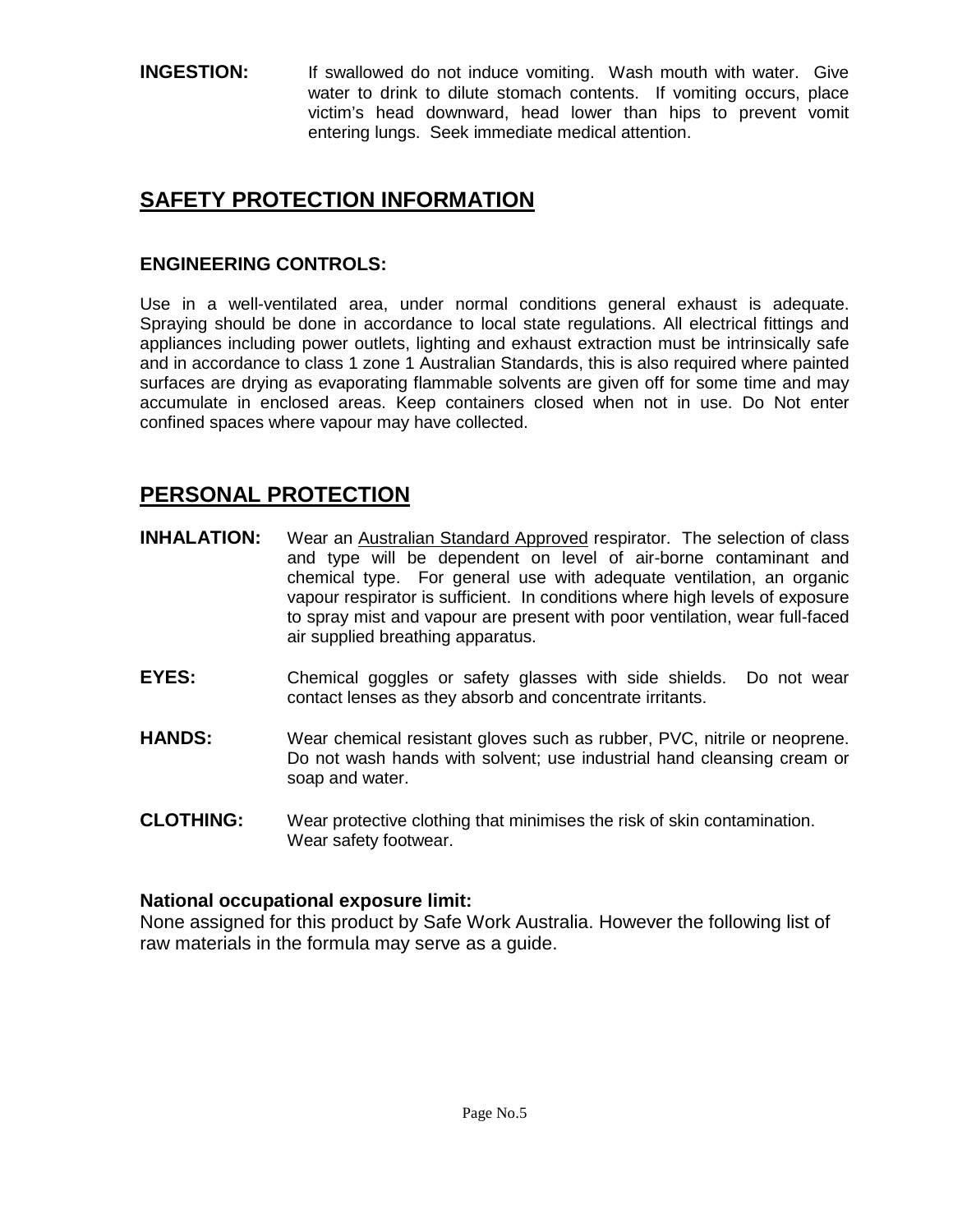#### **INGREDIENTS**

| % Composition by wt     | $n - 1$ | $1 - 10$ | $10 - 30$ | $30 - 60$ | >60 | <b>CAS RN</b>  | <b>TLV PPM</b> |
|-------------------------|---------|----------|-----------|-----------|-----|----------------|----------------|
| Benzyl alcohol          |         |          |           |           |     | $100 - 51 - 6$ | Not listed     |
| limonene                |         |          |           |           |     | 5989-27-5      | 50             |
| Non Hazardous Materials |         |          |           |           |     |                |                |

## **Toxicology Data**

#### **Benzyl alcohol Ref suppliers SDS**

Likely route of exposure is primarily through inhalation, although absorption may occur through skin contact or following accidental ingestion.

| Dermal LD50 (benzyl alcohol):                      | 2000 mg/kg (Rabbit) |
|----------------------------------------------------|---------------------|
| Inhalation LC50 (benzyl alcohol): 8.8mg/L/4h (Rat) |                     |
| Oral LD50 (benzyl alcohol):                        | 1230 mg/kg $(Rat)$  |

**Germ cell mutagenicity:** Not mutagenic

**Carcinogenicity:** Not expected to be carcinogenic

**Reproductive and developmental Toxicity**: No additional information

## **Ecological Information**

| Avoid contaminating waterways.<br>Ecology Toxicity: |                                                                |
|-----------------------------------------------------|----------------------------------------------------------------|
| Acute aquatic Hazard (benzyl alcohol):              | LC50 (Bluegill) 10mg/l-96 hr<br>EC50 (Water flea) 55mg/l-24 hr |
| Long-term aquatic Hazard:                           | No information available for product                           |
| Persistence and degradability                       | Biodegradable                                                  |
| Bio-accumulative potential:                         | <b>Biodegradable</b>                                           |